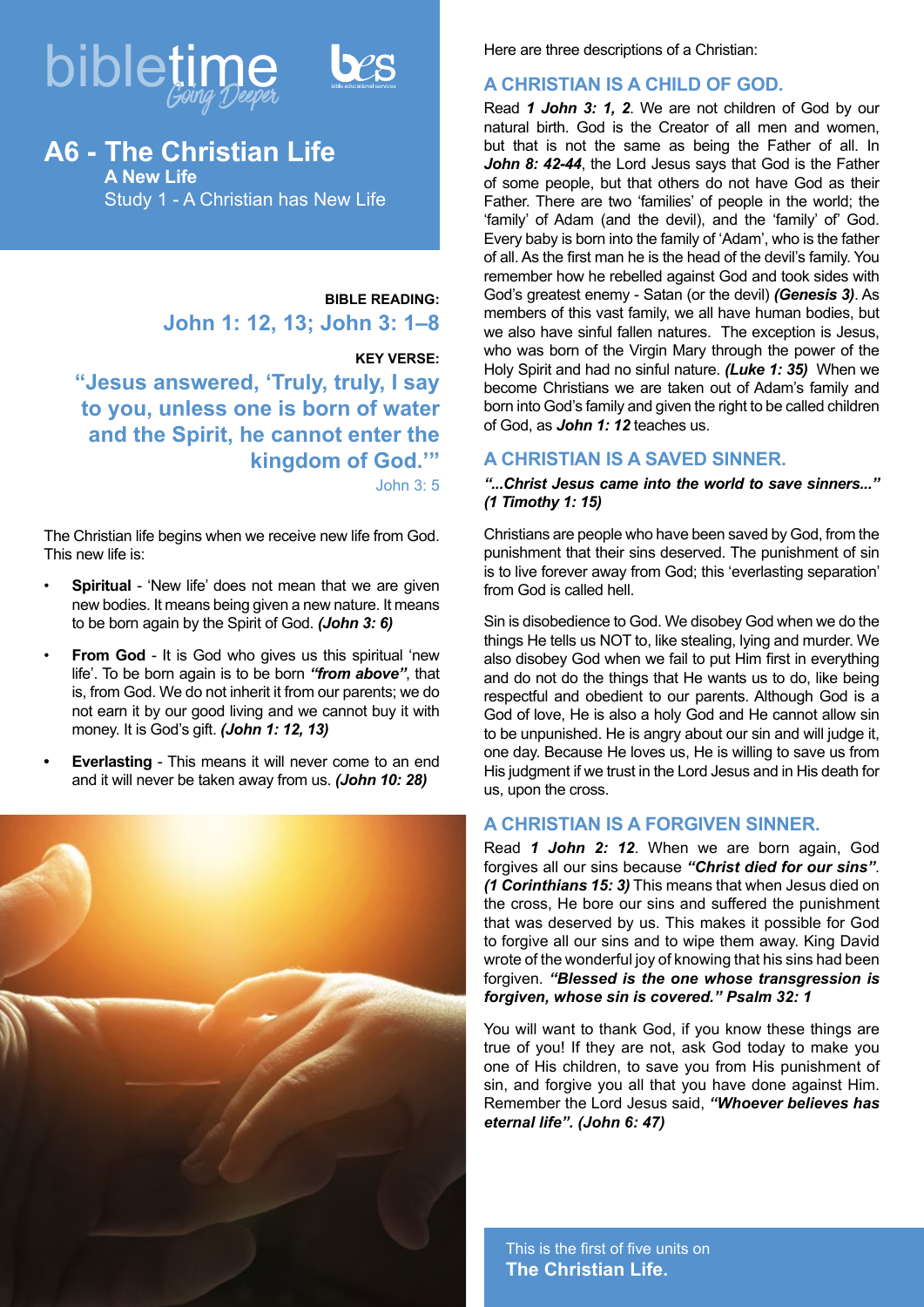



# **A6 - The Christian Life A New Life** Study 2 - Before and After

**BIBLE READING: Ephesians 2: 1-10**

#### **KEY VERSES:**

**"But God, being rich in mercy, because of the great love with which He loved us, even when we were dead in our trespasses, made us alive together with Christ…"** Ephesians 2: 4, 5

In this study we are going to explore some of the differences in a person's life before and after becoming a Christian.

### **A CHRISTIAN HAS BEEN CONVERTED TO GOD.**

Acts 3: 19 - When people are converted it means that they change or turn about, or turn from one thing or opinion to another. They have turned their backs on the sinful things that they used to do and are now living lives that please God. In *Acts 26: 18* becoming a Christian is said to be like turning from *"darkness to light"*. In *Acts 14: 15* it includes turning from pagan sacrifices to the one true God. The Christians in the city of Thessalonica are another good example of what conversion is. We read that they *"turned to God from idols." (1 Thessalonians 1: 9, 10)*

In people's experience today, the contrast between the old and new may not be so distinct, (depending on the person's age or lifestyle prior to being converted), but there is nevertheless a deliberate turning to God and a change of direction and destination.

# **A CHRISTIAN HAS BEEN RECONCILED TO GOD.**

*Colossians 1: 21, 22* - Before we become Christians, we are God's enemies. All men and women are born as enemies to God. It is the sinful nature we inherited from Adam that makes us God's enemies, because the sinful nature hates God, hates the Bible, and longs to do the things that are against God. That doesn't necessarily mean we hated Him with all our hearts, but it does mean that we didn't love Him, keep His Word and try to please Him. But when we become Christians, God takes away our enmity and gives us *"peace with God". (Romans 5: 1)* It is through the death of the Lord Jesus Christ that we are reconciled to God, *"...who through Christ reconciled us to Himself...". (2 Corinthians 5: 18; Romans 5: 10)*

## **A CHRISTIAN IS "IN CHRIST".**

Before we become Christians we are *"without God". (Ephesians 2: 12)* This means that we were in the family of Adam, our first ancestor, who sinned. We were, like him, sinners. But when we are *"born again"*, we are brought into the family of Christ, who is the Head of our new family. And *"in Christ"* we receive all the blessings that God gives. Paul says, "*God... has blessed us in Christ with every spiritual blessing...". (Ephesians 1: 3)*

## **A CHRISTIAN HAS THE HOLY SPIRIT LIVING WITHIN.**

*1 Corinthians 6: 19* - Before we become Christians, our lives are controlled by our sinful natures. But when we become Christians, the Holy Spirit comes to live within us. *(1 John 3: 24)* Having the Holy Spirit means we have a new nature which begins to show itself in a dislike of sin, a love for God and His Word. The Holy Spirit also helps us to overcome temptation. He is always with every true Christian, and He will never leave us. *(John 14: 16, 17)*

## **A CHRISTIAN IS ALIVE TO GOD.**

*Ephesians 2: 1 - Before we become Christians we are* 'dead' to God. That means we did not know Him, love Him, understand Him, or have any fellowship with Him. But when we become Christians, the Holy Spirit makes us alive to God.



To summarise, Christians are born-again sinners, with new spiritual lives. We are saved from God's judgment on sin, having had all our sins forgiven, converted to God from the old sinful ways, reconciled to God and no longer God's enemies. We are *"in Christ"*, in a new family, with the Holy Spirit living within and being alive to God. We should thank God that all these things happen to us the moment we become Christians, even though we don't know it at the time. If you have truly repented of your sins and trusted in the Lord Jesus as your personal Saviour, then all these things are true of you. According to *2 Corinthians 5: 17*, you are *"a new creation"* and *"the old has passed away…."*. There can be no greater change than that!

This is the first of five units on **The Christian Life.**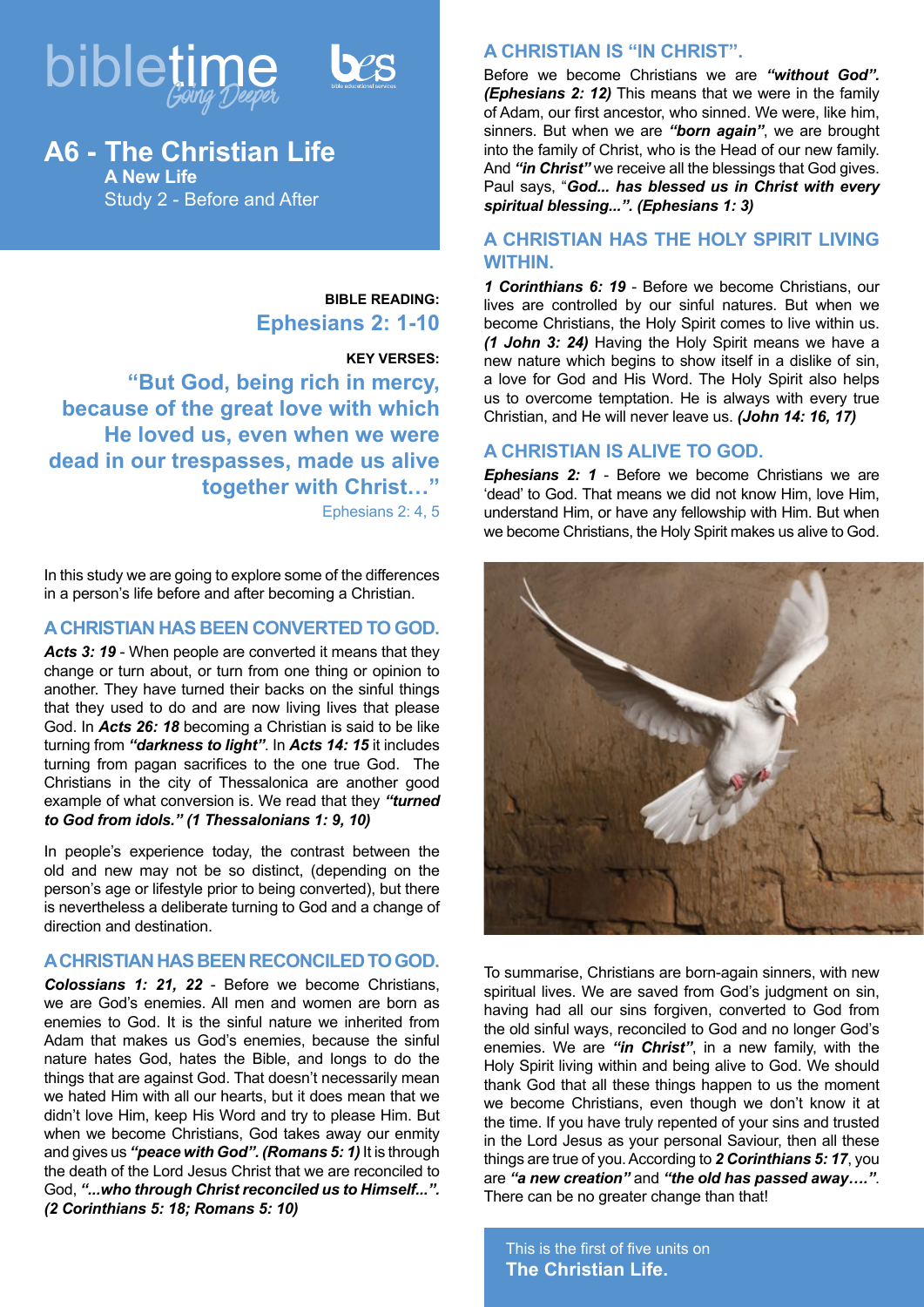**1. Connect these Scripture phrases to the headings used in the study relating to three aspects of new life. Draw a line between each pair.** "who were born .... of God" example a strategies who were born the Code of God" example a strategies who Everlasting "that which is born of the Spirit is spirit" From God "I give them eternal life…." Spiritual **2. Explain as clearly as you can what it means to be** *"born again"***.**  $\_$  ,  $\_$  ,  $\_$  ,  $\_$  ,  $\_$  ,  $\_$  ,  $\_$  ,  $\_$  ,  $\_$  ,  $\_$  ,  $\_$  ,  $\_$  ,  $\_$  ,  $\_$  ,  $\_$  ,  $\_$  ,  $\_$  ,  $\_$  ,  $\_$  ,  $\_$  ,  $\_$  ,  $\_$  ,  $\_$  ,  $\_$  ,  $\_$  ,  $\_$  ,  $\_$  ,  $\_$  ,  $\_$  ,  $\_$  ,  $\_$  ,  $\_$  ,  $\_$  ,  $\_$  ,  $\_$  ,  $\_$  ,  $\_$  ,  $\_$  ,  $\_$  ,  $\_$  ,  $\_$  ,  $\_$  ,  $\_$  ,  $\_$  ,  $\_$  ,  $\_$  ,  $\_$  ,  $\_$  ,  $\_$  ,  $\_$  ,  $\_$  ,  $\_$  ,  $\_$  ,  $\_$  ,  $\_$  ,  $\_$  ,  $\_$  ,  $\_$  ,  $\_$  ,  $\_$  ,  $\_$  ,  $\_$  ,  $\_$  ,  $\_$  ,  $\_$  ,  $\_$  ,  $\_$  ,  $\_$  ,  $\_$  ,  $\_$  ,  $\_$  ,  $\_$  ,  $\_$  ,  $\_$  , **3. Write the words from** *John 10: 28* **which tell us how Christians are kept secure.**  $\_$  ,  $\_$  ,  $\_$  ,  $\_$  ,  $\_$  ,  $\_$  ,  $\_$  ,  $\_$  ,  $\_$  ,  $\_$  ,  $\_$  ,  $\_$  ,  $\_$  ,  $\_$  ,  $\_$  ,  $\_$  ,  $\_$  ,  $\_$  ,  $\_$  ,  $\_$  ,  $\_$  ,  $\_$  ,  $\_$  ,  $\_$  ,  $\_$  ,  $\_$  ,  $\_$  ,  $\_$  ,  $\_$  ,  $\_$  ,  $\_$  ,  $\_$  ,  $\_$  ,  $\_$  ,  $\_$  ,  $\_$  ,  $\_$  ,  $\_$  ,  $\_$  ,  $\_$  ,  $\_$  ,  $\_$  ,  $\_$  ,  $\_$  ,  $\_$  ,  $\_$  ,  $\_$  ,  $\_$  ,  $\_$  ,  $\_$  ,  $\_$  ,  $\_$  ,  $\_$  ,  $\_$  ,  $\_$  ,  $\_$  ,  $\_$  ,  $\_$  ,  $\_$  ,  $\_$  ,  $\_$  ,  $\_$  ,  $\_$  ,  $\_$  ,  $\_$  ,  $\_$  ,  $\_$  ,  $\_$  ,  $\_$  ,  $\_$  ,  $\_$  ,  $\_$  ,  $\_$  ,  $\_$  , **4. Give a reason why:** a) We cannot all be said to be in God's family. b) Jesus was different to us when He was here on earth. c) We all have a sinful nature. **5. Give four examples of how we may sin against God by doing what he has told us not to do.** *(Read Exodus 20)* **Give two examples of how we may fail to do what God has told us to do.** *(Read Colossians 3: 12-14, 18-20)*   $\Box$  . The contribution of the contribution of the contribution of the contribution of the contribution of the contribution of the contribution of the contribution of the contribution of the contribution of the contributi  $\Box$  . The contribution of the contribution of the contribution of the contribution of the contribution of the contribution of the contribution of the contribution of the contribution of the contribution of the contributi  $\Box$  . The contribution of the contribution of the contribution of the contribution of the contribution of the contribution of the contribution of the contribution of the contribution of the contribution of the contributi  $\Box$  . The contribution of the contribution of the contribution of the contribution of the contribution of the contribution of the contribution of the contribution of the contribution of the contribution of the contributi **6. 'A Christian is a saved sinner.'** a) What has a Christian been saved from? b) What do you think is the greatest proof that God wants to save us? **7. Write a sentence describing the kind of man Nicodemus was. Base your answer on the verses you have read in** *John 3***.**  $\_$  ,  $\_$  ,  $\_$  ,  $\_$  ,  $\_$  ,  $\_$  ,  $\_$  ,  $\_$  ,  $\_$  ,  $\_$  ,  $\_$  ,  $\_$  ,  $\_$  ,  $\_$  ,  $\_$  ,  $\_$  ,  $\_$  ,  $\_$  ,  $\_$  ,  $\_$  ,  $\_$  ,  $\_$  ,  $\_$  ,  $\_$  ,  $\_$  ,  $\_$  ,  $\_$  ,  $\_$  ,  $\_$  ,  $\_$  ,  $\_$  ,  $\_$  ,  $\_$  ,  $\_$  ,  $\_$  ,  $\_$  ,  $\_$  ,  $\_$  ,  $\_$  ,  $\_$  ,  $\_$  ,  $\_$  ,  $\_$  ,  $\_$  ,  $\_$  ,  $\_$  ,  $\_$  ,  $\_$  ,  $\_$  ,  $\_$  ,  $\_$  ,  $\_$  ,  $\_$  ,  $\_$  ,  $\_$  ,  $\_$  ,  $\_$  ,  $\_$  ,  $\_$  ,  $\_$  ,  $\_$  ,  $\_$  ,  $\_$  ,  $\_$  ,  $\_$  ,  $\_$  ,  $\_$  ,  $\_$  ,  $\_$  ,  $\_$  ,  $\_$  ,  $\_$  ,  $\_$  ,  $\_$  , **8. The first word of** *Psalm 32***,** *"blessed"* **could be translated "oh the happinesses". Why should a forgiven person be happy?**  $\_$  ,  $\_$  ,  $\_$  ,  $\_$  ,  $\_$  ,  $\_$  ,  $\_$  ,  $\_$  ,  $\_$  ,  $\_$  ,  $\_$  ,  $\_$  ,  $\_$  ,  $\_$  ,  $\_$  ,  $\_$  ,  $\_$  ,  $\_$  ,  $\_$  ,  $\_$  ,  $\_$  ,  $\_$  ,  $\_$  ,  $\_$  ,  $\_$  ,  $\_$  ,  $\_$  ,  $\_$  ,  $\_$  ,  $\_$  ,  $\_$  ,  $\_$  ,  $\_$  ,  $\_$  ,  $\_$  ,  $\_$  ,  $\_$  ,  $\_$  ,  $\_$  ,  $\_$  ,  $\_$  ,  $\_$  ,  $\_$  ,  $\_$  ,  $\_$  ,  $\_$  ,  $\_$  ,  $\_$  ,  $\_$  ,  $\_$  ,  $\_$  ,  $\_$  ,  $\_$  ,  $\_$  ,  $\_$  ,  $\_$  ,  $\_$  ,  $\_$  ,  $\_$  ,  $\_$  ,  $\_$  ,  $\_$  ,  $\_$  ,  $\_$  ,  $\_$  ,  $\_$  ,  $\_$  ,  $\_$  ,  $\_$  ,  $\_$  ,  $\_$  ,  $\_$  ,  $\_$  ,  $\_$  , **Answer Sheet A6 - The Christian Life A New Life** Study 1 - A Christian has New Life **/3 /4 /1 /3 /6** Name: Address: Return address on back of answer sheet **/2 /3 /3**

Leader's Comments:

**THINK:** How you would explain the benefits of being a Christian to someone who doesn't know the good news of the Gospel.

**TOTAL = 725**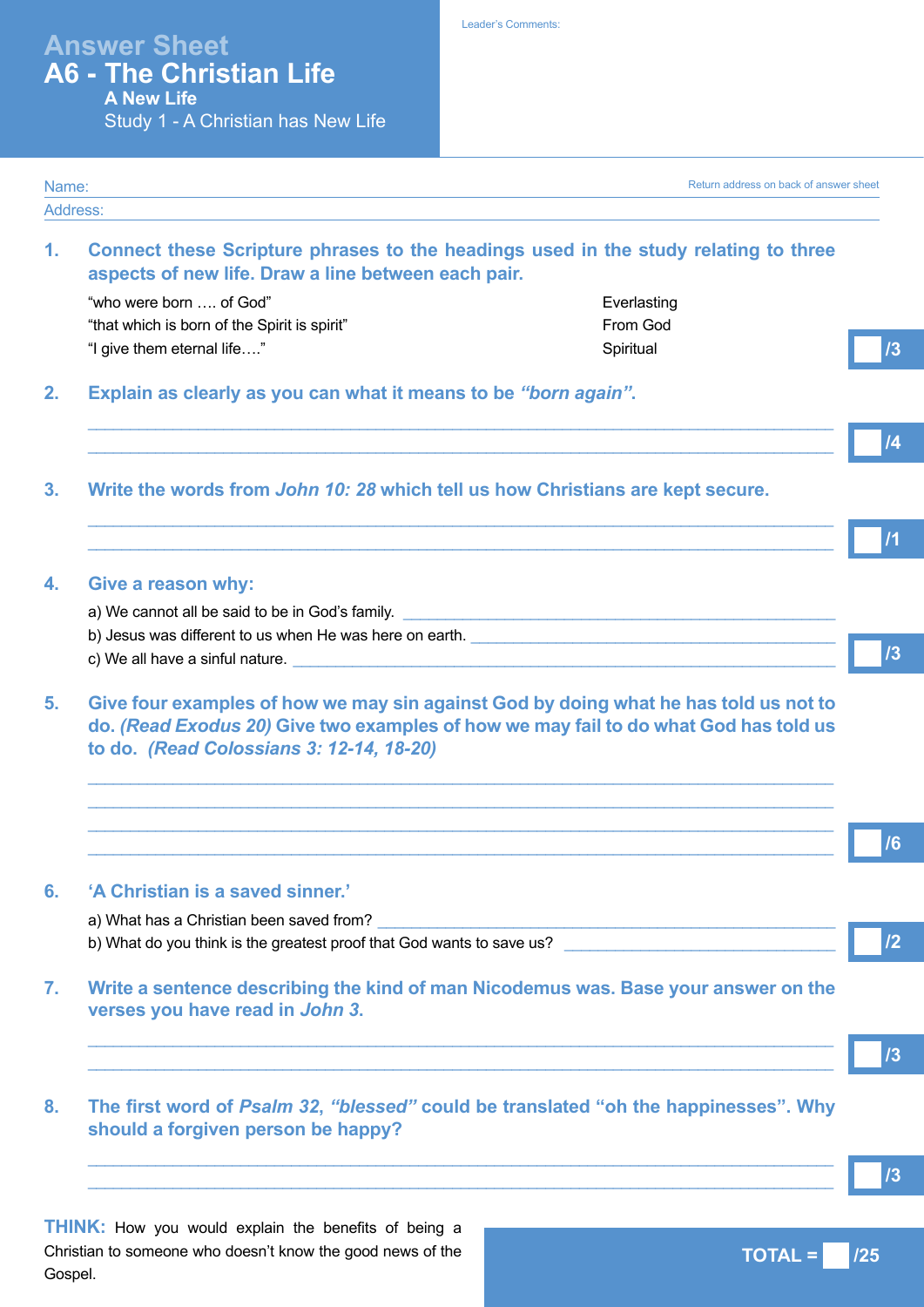# **Answer Sheet A6 - The Christian Life A New Life**

Study 2 - Before and After

#### **1. Answer the following questions:**

a) What word is often used to denote 'a turning to God'?

b) Read *1 Thessalonians 1: 9, 10*. Explain in your own words what they had done and what they continued to do now that they had become Christians.

 $\_$  ,  $\_$  ,  $\_$  ,  $\_$  ,  $\_$  ,  $\_$  ,  $\_$  ,  $\_$  ,  $\_$  ,  $\_$  ,  $\_$  ,  $\_$  ,  $\_$  ,  $\_$  ,  $\_$  ,  $\_$  ,  $\_$  ,  $\_$  ,  $\_$  ,  $\_$  ,  $\_$  ,  $\_$  ,  $\_$  ,  $\_$  ,  $\_$  ,  $\_$  ,  $\_$  ,  $\_$  ,  $\_$  ,  $\_$  ,  $\_$  ,  $\_$  ,  $\_$  ,  $\_$  ,  $\_$  ,  $\_$  ,  $\_$  ,

 $\_$  ,  $\_$  ,  $\_$  ,  $\_$  ,  $\_$  ,  $\_$  ,  $\_$  ,  $\_$  ,  $\_$  ,  $\_$  ,  $\_$  ,  $\_$  ,  $\_$  ,  $\_$  ,  $\_$  ,  $\_$  ,  $\_$  ,  $\_$  ,  $\_$  ,  $\_$  ,  $\_$  ,  $\_$  ,  $\_$  ,  $\_$  ,  $\_$  ,  $\_$  ,  $\_$  ,  $\_$  ,  $\_$  ,  $\_$  ,  $\_$  ,  $\_$  ,  $\_$  ,  $\_$  ,  $\_$  ,  $\_$  ,  $\_$  ,

 $\_$  ,  $\_$  ,  $\_$  ,  $\_$  ,  $\_$  ,  $\_$  ,  $\_$  ,  $\_$  ,  $\_$  ,  $\_$  ,  $\_$  ,  $\_$  ,  $\_$  ,  $\_$  ,  $\_$  ,  $\_$  ,  $\_$  ,  $\_$  ,  $\_$  ,  $\_$  ,  $\_$  ,  $\_$  ,  $\_$  ,  $\_$  ,  $\_$  ,  $\_$  ,  $\_$  ,  $\_$  ,  $\_$  ,  $\_$  ,  $\_$  ,  $\_$  ,  $\_$  ,  $\_$  ,  $\_$  ,  $\_$  ,  $\_$  ,

 $\_$  ,  $\_$  ,  $\_$  ,  $\_$  ,  $\_$  ,  $\_$  ,  $\_$  ,  $\_$  ,  $\_$  ,  $\_$  ,  $\_$  ,  $\_$  ,  $\_$  ,  $\_$  ,  $\_$  ,  $\_$  ,  $\_$  ,  $\_$  ,  $\_$  ,  $\_$  ,  $\_$  ,  $\_$  ,  $\_$  ,  $\_$  ,  $\_$  ,  $\_$  ,  $\_$  ,  $\_$  ,  $\_$  ,  $\_$  ,  $\_$  ,  $\_$  ,  $\_$  ,  $\_$  ,  $\_$  ,  $\_$  ,  $\_$  ,

 $\_$  ,  $\_$  ,  $\_$  ,  $\_$  ,  $\_$  ,  $\_$  ,  $\_$  ,  $\_$  ,  $\_$  ,  $\_$  ,  $\_$  ,  $\_$  ,  $\_$  ,  $\_$  ,  $\_$  ,  $\_$  ,  $\_$  ,  $\_$  ,  $\_$  ,  $\_$  ,  $\_$  ,  $\_$  ,  $\_$  ,  $\_$  ,  $\_$  ,  $\_$  ,  $\_$  ,  $\_$  ,  $\_$  ,  $\_$  ,  $\_$  ,  $\_$  ,  $\_$  ,  $\_$  ,  $\_$  ,  $\_$  ,  $\_$  ,

#### **2. Answer the following questions:**

a) Explain briefly what it means to be *"reconciled to God"*.

b) Why do we need to be reconciled to God?

c) What makes it possible for us to be reconciled?

#### **3. Answer TRUE or FALSE:**

- a) The Holy Spirit lives within every Christian.
- b) The Holy Spirit will leave us if we do not live as good Christians.
- c) The Holy Spirit comes to dwell in us at our baptism.
- d) *1 Corinthians 6: 19* teaches us that our bodies are the temples of the Holy Spirit.
- e) The Holy Spirit is the One whom Jesus promised to send to His disciples. *(John 14: 16, 17)*

## **4. Look again at the verses in the Bible Reading, and then answer these questions:**

| a) In what way were we once "dead"?                      |  |
|----------------------------------------------------------|--|
| b) In what way is God "rich"?                            |  |
| c) By what can we not be saved?                          |  |
| d) What have those who have been saved been created for? |  |

## **5. How does** *2 Corinthians 5: 17* **describe someone who has become a Christian?**

**/2**

**/5**

**/3**

**/6**

**/5**

# **6. Using the information in the study and the Bible references below, fill in the missing words to summarise the differences before and after a person is saved.**

 $\_$  ,  $\_$  ,  $\_$  ,  $\_$  ,  $\_$  ,  $\_$  ,  $\_$  ,  $\_$  ,  $\_$  ,  $\_$  ,  $\_$  ,  $\_$  ,  $\_$  ,  $\_$  ,  $\_$  ,  $\_$  ,  $\_$  ,  $\_$  ,  $\_$  ,  $\_$  ,  $\_$  ,  $\_$  ,  $\_$  ,  $\_$  ,  $\_$  ,  $\_$  ,  $\_$  ,  $\_$  ,  $\_$  ,  $\_$  ,  $\_$  ,  $\_$  ,  $\_$  ,  $\_$  ,  $\_$  ,  $\_$  ,  $\_$  ,  $\_$  ,  $\_$  ,  $\_$  ,  $\_$  ,  $\_$  ,  $\_$  ,  $\_$  ,  $\_$  ,  $\_$  ,  $\_$  ,  $\_$  ,  $\_$  ,  $\_$  ,  $\_$  ,  $\_$  ,  $\_$  ,  $\_$  ,  $\_$  ,  $\_$  ,  $\_$  ,  $\_$  ,  $\_$  ,  $\_$  ,  $\_$  ,  $\_$  ,  $\_$  ,  $\_$  ,  $\_$  ,  $\_$  ,  $\_$  ,  $\_$  ,  $\_$  ,  $\_$  ,  $\_$  ,  $\_$  ,  $\_$  ,  $\_$  ,

| <b>Reference</b>           | <b>Before</b>            | After                       |
|----------------------------|--------------------------|-----------------------------|
| Acts 26: 18                | darkness                 |                             |
| <b>Romans 5: 10</b>        | of God                   | reconciled to God           |
| <b>Ephesians 2: 12, 13</b> | without God              | Christ                      |
| 1 Corinthians 6: 19        | controlled by our sinful | indwelt by the              |
| Ephesians 2: 1, 5          | in sins                  | alive together with Christ. |

**THINK:** Reflect on the changes (summarised in question 6) that God brought about in your life at the moment you became a Christian. Give Him thanks for what He has done.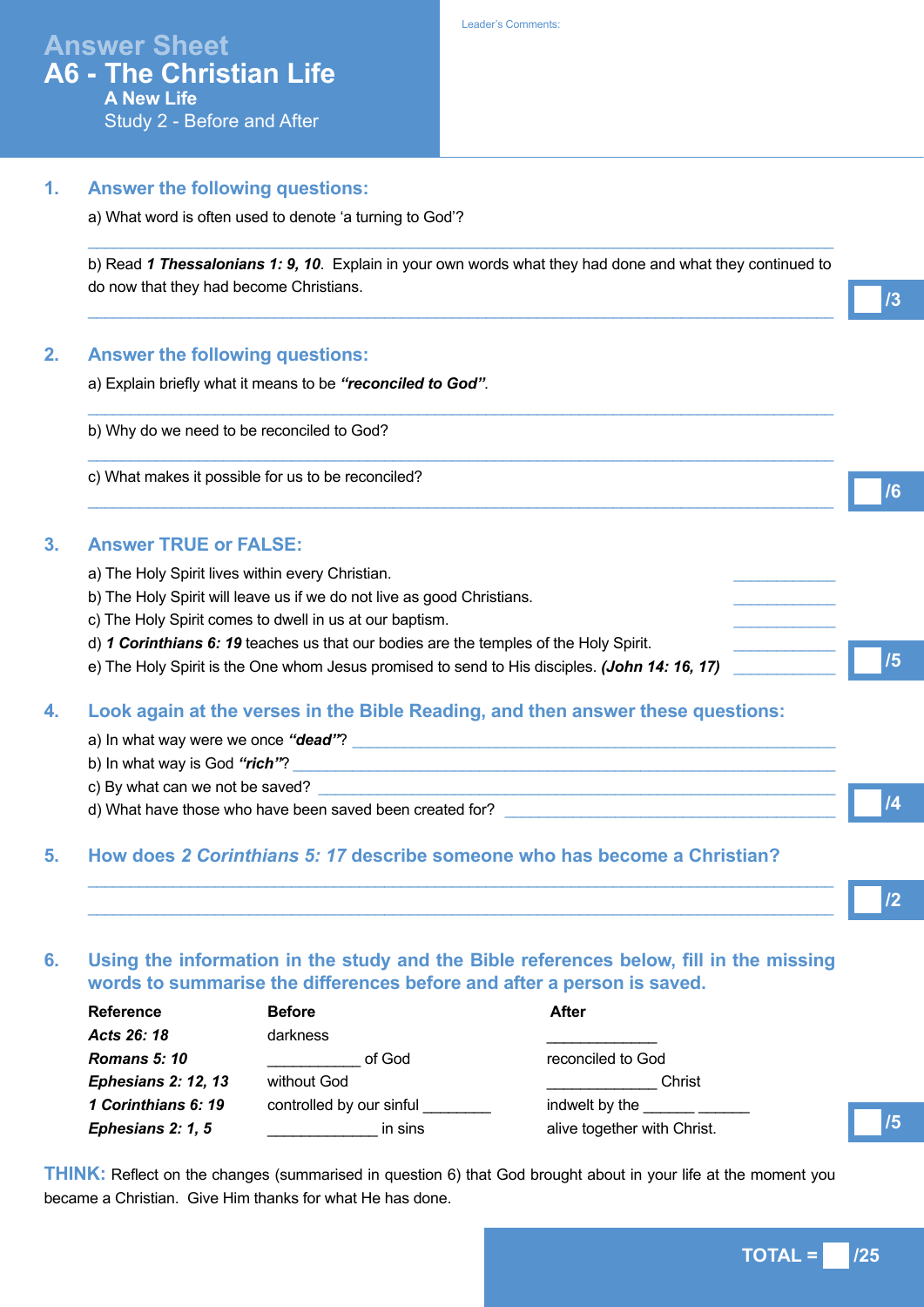#### **1. Answer the following questions:**

Study 3 - Changed Actions

a) In what particular ways were many of the tax-collectors dishonest?

 $\_$  ,  $\_$  ,  $\_$  ,  $\_$  ,  $\_$  ,  $\_$  ,  $\_$  ,  $\_$  ,  $\_$  ,  $\_$  ,  $\_$  ,  $\_$  ,  $\_$  ,  $\_$  ,  $\_$  ,  $\_$  ,  $\_$  ,  $\_$  ,  $\_$  ,  $\_$  ,  $\_$  ,  $\_$  ,  $\_$  ,  $\_$  ,  $\_$  ,  $\_$  ,  $\_$  ,  $\_$  ,  $\_$  ,  $\_$  ,  $\_$  ,  $\_$  ,  $\_$  ,  $\_$  ,  $\_$  ,  $\_$  ,  $\_$  , b) In what ways did Zacchaeus' change of heart express itself, when he became a follower of Jesus?  $\_$  ,  $\_$  ,  $\_$  ,  $\_$  ,  $\_$  ,  $\_$  ,  $\_$  ,  $\_$  ,  $\_$  ,  $\_$  ,  $\_$  ,  $\_$  ,  $\_$  ,  $\_$  ,  $\_$  ,  $\_$  ,  $\_$  ,  $\_$  ,  $\_$  ,  $\_$  ,  $\_$  ,  $\_$  ,  $\_$  ,  $\_$  ,  $\_$  ,  $\_$  ,  $\_$  ,  $\_$  ,  $\_$  ,  $\_$  ,  $\_$  ,  $\_$  ,  $\_$  ,  $\_$  ,  $\_$  ,  $\_$  ,  $\_$  ,

 $\_$  ,  $\_$  ,  $\_$  ,  $\_$  ,  $\_$  ,  $\_$  ,  $\_$  ,  $\_$  ,  $\_$  ,  $\_$  ,  $\_$  ,  $\_$  ,  $\_$  ,  $\_$  ,  $\_$  ,  $\_$  ,  $\_$  ,  $\_$  ,  $\_$  ,  $\_$  ,  $\_$  ,  $\_$  ,  $\_$  ,  $\_$  ,  $\_$  ,  $\_$  ,  $\_$  ,  $\_$  ,  $\_$  ,  $\_$  ,  $\_$  ,  $\_$  ,  $\_$  ,  $\_$  ,  $\_$  ,  $\_$  ,  $\_$  ,  $\_$  ,  $\_$  ,  $\_$  ,  $\_$  ,  $\_$  ,  $\_$  ,  $\_$  ,  $\_$  ,  $\_$  ,  $\_$  ,  $\_$  ,  $\_$  ,  $\_$  ,  $\_$  ,  $\_$  ,  $\_$  ,  $\_$  ,  $\_$  ,  $\_$  ,  $\_$  ,  $\_$  ,  $\_$  ,  $\_$  ,  $\_$  ,  $\_$  ,  $\_$  ,  $\_$  ,  $\_$  ,  $\_$  ,  $\_$  ,  $\_$  ,  $\_$  ,  $\_$  ,  $\_$  ,  $\_$  ,  $\_$  ,  $\_$  ,

 $\_$  ,  $\_$  ,  $\_$  ,  $\_$  ,  $\_$  ,  $\_$  ,  $\_$  ,  $\_$  ,  $\_$  ,  $\_$  ,  $\_$  ,  $\_$  ,  $\_$  ,  $\_$  ,  $\_$  ,  $\_$  ,  $\_$  ,  $\_$  ,  $\_$  ,  $\_$  ,  $\_$  ,  $\_$  ,  $\_$  ,  $\_$  ,  $\_$  ,  $\_$  ,  $\_$  ,  $\_$  ,  $\_$  ,  $\_$  ,  $\_$  ,  $\_$  ,  $\_$  ,  $\_$  ,  $\_$  ,  $\_$  ,  $\_$  ,  $\_$  ,  $\_$  ,  $\_$  ,  $\_$  ,  $\_$  ,  $\_$  ,  $\_$  ,  $\_$  ,  $\_$  ,  $\_$  ,  $\_$  ,  $\_$  ,  $\_$  ,  $\_$  ,  $\_$  ,  $\_$  ,  $\_$  ,  $\_$  ,  $\_$  ,  $\_$  ,  $\_$  ,  $\_$  ,  $\_$  ,  $\_$  ,  $\_$  ,  $\_$  ,  $\_$  ,  $\_$  ,  $\_$  ,  $\_$  ,  $\_$  ,  $\_$  ,  $\_$  ,  $\_$  ,  $\_$  ,  $\_$  ,  $\_$  ,

### **2. Explain in your own words what 'repentance' means.**

- **3. In what ways did Saul's life change when he became a Christian?**
- **4. What do you think Paul meant when he wrote,** *"but you were washed..."* **to people at Corinth? (See** *1 Corinthians 6: 9-11***)**

 $\_$  ,  $\_$  ,  $\_$  ,  $\_$  ,  $\_$  ,  $\_$  ,  $\_$  ,  $\_$  ,  $\_$  ,  $\_$  ,  $\_$  ,  $\_$  ,  $\_$  ,  $\_$  ,  $\_$  ,  $\_$  ,  $\_$  ,  $\_$  ,  $\_$  ,  $\_$  ,  $\_$  ,  $\_$  ,  $\_$  ,  $\_$  ,  $\_$  ,  $\_$  ,  $\_$  ,  $\_$  ,  $\_$  ,  $\_$  ,  $\_$  ,  $\_$  ,  $\_$  ,  $\_$  ,  $\_$  ,  $\_$  ,  $\_$  ,  $\_$  ,  $\_$  ,  $\_$  ,  $\_$  ,  $\_$  ,  $\_$  ,  $\_$  ,  $\_$  ,  $\_$  ,  $\_$  ,  $\_$  ,  $\_$  ,  $\_$  ,  $\_$  ,  $\_$  ,  $\_$  ,  $\_$  ,  $\_$  ,  $\_$  ,  $\_$  ,  $\_$  ,  $\_$  ,  $\_$  ,  $\_$  ,  $\_$  ,  $\_$  ,  $\_$  ,  $\_$  ,  $\_$  ,  $\_$  ,  $\_$  ,  $\_$  ,  $\_$  ,  $\_$  ,  $\_$  ,  $\_$  ,  $\_$  ,

 $\_$  ,  $\_$  ,  $\_$  ,  $\_$  ,  $\_$  ,  $\_$  ,  $\_$  ,  $\_$  ,  $\_$  ,  $\_$  ,  $\_$  ,  $\_$  ,  $\_$  ,  $\_$  ,  $\_$  ,  $\_$  ,  $\_$  ,  $\_$  ,  $\_$  ,  $\_$  ,  $\_$  ,  $\_$  ,  $\_$  ,  $\_$  ,  $\_$  ,  $\_$  ,  $\_$  ,  $\_$  ,  $\_$  ,  $\_$  ,  $\_$  ,  $\_$  ,  $\_$  ,  $\_$  ,  $\_$  ,  $\_$  ,  $\_$  ,

 $\_$  ,  $\_$  ,  $\_$  ,  $\_$  ,  $\_$  ,  $\_$  ,  $\_$  ,  $\_$  ,  $\_$  ,  $\_$  ,  $\_$  ,  $\_$  ,  $\_$  ,  $\_$  ,  $\_$  ,  $\_$  ,  $\_$  ,  $\_$  ,  $\_$  ,  $\_$  ,  $\_$  ,  $\_$  ,  $\_$  ,  $\_$  ,  $\_$  ,  $\_$  ,  $\_$  ,  $\_$  ,  $\_$  ,  $\_$  ,  $\_$  ,  $\_$  ,  $\_$  ,  $\_$  ,  $\_$  ,  $\_$  ,  $\_$  ,

 $\_$  ,  $\_$  ,  $\_$  ,  $\_$  ,  $\_$  ,  $\_$  ,  $\_$  ,  $\_$  ,  $\_$  ,  $\_$  ,  $\_$  ,  $\_$  ,  $\_$  ,  $\_$  ,  $\_$  ,  $\_$  ,  $\_$  ,  $\_$  ,  $\_$  ,  $\_$  ,  $\_$  ,  $\_$  ,  $\_$  ,  $\_$  ,  $\_$  ,  $\_$  ,  $\_$  ,  $\_$  ,  $\_$  ,  $\_$  ,  $\_$  ,  $\_$  ,  $\_$  ,  $\_$  ,  $\_$  ,  $\_$  ,  $\_$  ,

 $\_$  ,  $\_$  ,  $\_$  ,  $\_$  ,  $\_$  ,  $\_$  ,  $\_$  ,  $\_$  ,  $\_$  ,  $\_$  ,  $\_$  ,  $\_$  ,  $\_$  ,  $\_$  ,  $\_$  ,  $\_$  ,  $\_$  ,  $\_$  ,  $\_$  ,  $\_$  ,  $\_$  ,  $\_$  ,  $\_$  ,  $\_$  ,  $\_$  ,  $\_$  ,  $\_$  ,  $\_$  ,  $\_$  ,  $\_$  ,  $\_$  ,  $\_$  ,  $\_$  ,  $\_$  ,  $\_$  ,  $\_$  ,  $\_$  ,

 $\_$  ,  $\_$  ,  $\_$  ,  $\_$  ,  $\_$  ,  $\_$  ,  $\_$  ,  $\_$  ,  $\_$  ,  $\_$  ,  $\_$  ,  $\_$  ,  $\_$  ,  $\_$  ,  $\_$  ,  $\_$  ,  $\_$  ,  $\_$  ,  $\_$  ,  $\_$  ,  $\_$  ,  $\_$  ,  $\_$  ,  $\_$  ,  $\_$  ,  $\_$  ,  $\_$  ,  $\_$  ,  $\_$  ,  $\_$  ,  $\_$  ,  $\_$  ,  $\_$  ,  $\_$  ,  $\_$  ,  $\_$  ,  $\_$  ,  $\_$  ,  $\_$  ,  $\_$  ,  $\_$  ,  $\_$  ,  $\_$  ,  $\_$  ,  $\_$  ,  $\_$  ,  $\_$  ,  $\_$  ,  $\_$  ,  $\_$  ,  $\_$  ,  $\_$  ,  $\_$  ,  $\_$  ,  $\_$  ,  $\_$  ,  $\_$  ,  $\_$  ,  $\_$  ,  $\_$  ,  $\_$  ,  $\_$  ,  $\_$  ,  $\_$  ,  $\_$  ,  $\_$  ,  $\_$  ,  $\_$  ,  $\_$  ,  $\_$  ,  $\_$  ,  $\_$  ,  $\_$  ,  $\_$  ,

**/2**

**/4**

**/2**

**/2**

**/4**

**/4**

**/3**

#### **5. Answer the following questions:**

a) Write a sentence to explain why people in Ephesus burned their books. (See *Acts 19: 17-19*)

b) Why do you think they burned them publicly?

#### **6. Answer the following questions:**

a) What 'power' do Christians have to enable them to overcome bad habits and sins?

b) Read *Galatians 5: 22-23* and list the *"fruit"* that the Holy Spirit seeks to produce in our lives.

#### **7. Explain in your own words what these two parts of the Key Verse mean:**

a) "the old has passed away" b) "the new has come" **8. What evidence of 'new life' might be seen today in the life of someone who has recently been saved? /4**

**THINK:** In what ways has my life changed since I became a Christian? What are some of the sinful habits and actions that I still need to get rid of in my life?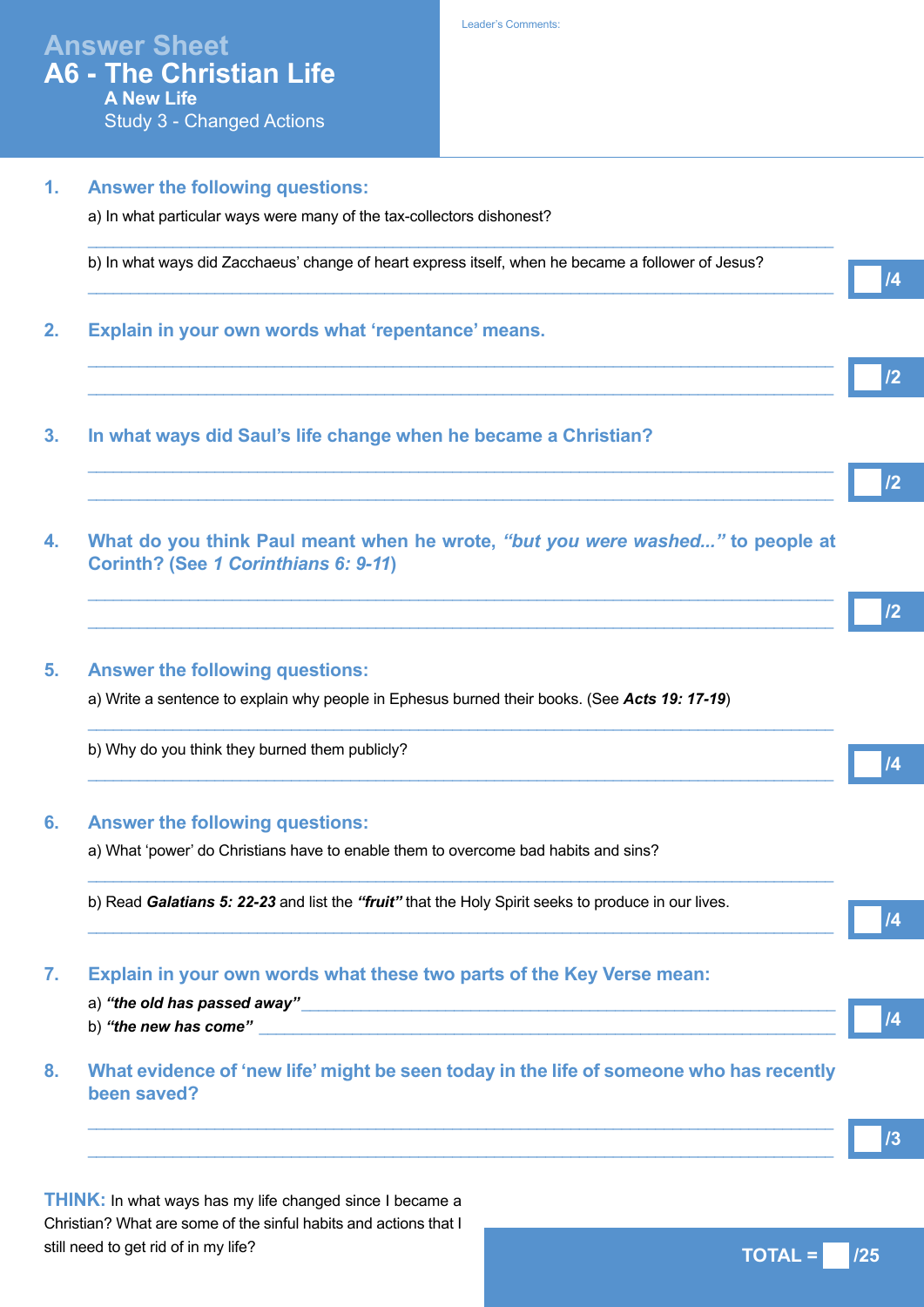|                | <b>Study 4 - Changed Attitudes</b>                                                                                                                                                                                                                                                                                  |                 |
|----------------|---------------------------------------------------------------------------------------------------------------------------------------------------------------------------------------------------------------------------------------------------------------------------------------------------------------------|-----------------|
| 1.             | Read Acts 16: 11-15 again and write TRUE or FALSE beside the following statements:<br>a) Paul and his friends were visiting Philippi.<br>b) They joined a prayer meeting at the marketplace.<br>c) Lydia was from the city of Thyatira.<br>d) She was a seller of purple goods.<br>e) Lydia did not believe in God. | /5              |
| 2.             | How did Lydia respond to the message which Paul preached?                                                                                                                                                                                                                                                           | 12              |
| 3 <sub>1</sub> | Look up 1 John 4: 19 and answer the following questions:                                                                                                                                                                                                                                                            |                 |
|                |                                                                                                                                                                                                                                                                                                                     | 12              |
| 4.             | Read John 13: 34, 35 and answer the following questions:                                                                                                                                                                                                                                                            |                 |
|                |                                                                                                                                                                                                                                                                                                                     |                 |
|                |                                                                                                                                                                                                                                                                                                                     | /6              |
| 5.             | Read 1 Peter 2: 1-3, then answer these questions:                                                                                                                                                                                                                                                                   |                 |
|                | b) What should the attitude of the Christian be towards the Bible?                                                                                                                                                                                                                                                  |                 |
|                | c) If we neglect reading our Bibles, what effect will it have on our spiritual growth?                                                                                                                                                                                                                              | /6              |
| 6.             | Read Colossians 3: 12-15 and list four qualities which Christians should display in their lives.                                                                                                                                                                                                                    |                 |
|                |                                                                                                                                                                                                                                                                                                                     | $\overline{14}$ |
|                |                                                                                                                                                                                                                                                                                                                     |                 |

Leader's Comments:

**Answer Sheet**

**A New Life**

**A6 - The Christian Life**

**THINK:** Can you think of some practical ways in which you could show true 'Christian love' to other Christians?

Registered Charity UK CIO 1186004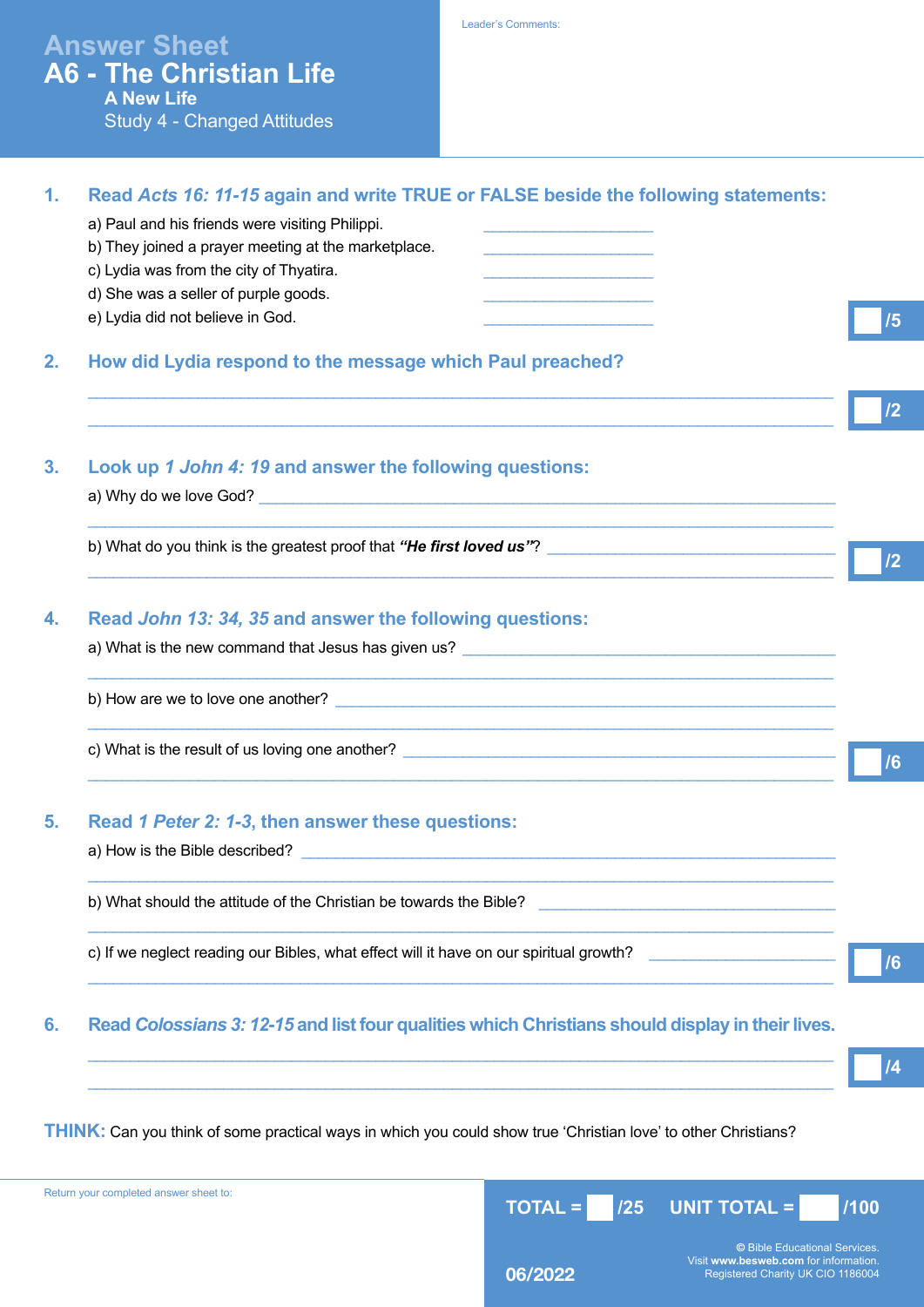



**A6 - The Christian Life A New Life** Study 3 - Changed Actions

> **BIBLE READING: Luke 19: 1-10**

**KEY VERSE: "If anyone is in Christ, he is a new creation. The old has passed away; behold, the new has come."** 2 Corinthians 5: 17

The Bible tells us that Christians are new creations. *"The old has passed away; behold, the new has come." (Key Verse)* We are told to walk in *"newness of life." (See Romans 6: 4)* What does that mean?



In the Bible Reading we read about a man called Zacchaeus. He was a tax-collector who lived at the same time as Jesus. It was his job to collect people's taxes and give them to the Romans. Like the majority of tax-collectors at that time, he was probably a cheat who treated people very unfairly. But Jesus came to see him one day, and having spoken to Zacchaeus, He said, *"Today salvation has come to this house." (Luke 19: 9)* How could He tell? The Lord Jesus knew the change that had taken place in Zacchaeus. He can see into our hearts in a way no one else can!

But, in addition there were visible signs of change: whereas before Zacchaeus had been selfish, money-grabbing and mean, he now became generous and thoughtful. He promised to give away half of his goods to the poor. This is what repentance means - to have a change of heart leading to a change of behaviour.

Zacchaeus wanted to put right what was wrong, which showed he intended to stop being dishonest. Where he had cheated people before, he now wanted to repay them, and to give them four times the amount, much more than Jewish law demanded. Everyone who becomes a Christian, should really try to put things right, if it is at all possible.

The New Testament contains many examples of people whose lives were dramatically changed when they became Christians. When Saul (later known as Paul) became a Christian he stopped persecuting Christians and began to care for them. He then went on to preach the Gospel to others. One of the places that he visited was Corinth, a very immoral city. Those who were saved had to change their way of life. In his letter to them, Paul gives a list of those who will not inherit the Kingdom of God, including idol worshippers, thieves, and those guilty of sexual immorality. He then adds, *"Such were some of you. But you were washed..." (1 Corinthians 6: 11)* 

Similarly, some of the people in the church in Ephesus had practised sorcery before they became Christians. Once they were saved, though, they put an end to that publicly. *"A number of those who had practiced magic arts brought their books together and burned them in the sight of all." (Acts 19: 19)* This showed a complete change of mind and behaviour - a clear sign of true conversion!

We may not come from the kind of backgrounds of those who have been mentioned in this study, but we all have sinful habits which are not right in God's sight. If we did certain things before we became Christians, such as lying, cheating, stealing, and using bad language, we should see a change in our behaviour after we are saved. We also have God's power to help us overcome the bad habits and sins. Whereas before it was a struggle to say 'No' to sin, Christians have the help of the Holy Spirit to resist temptation.

In addition to a great change in our life as far as the old ways and habits are concerned, we should also have a new love for God, for His Word (the Bible), and for other Christians. Remember the two parts to the Key Verse above.

- 1. "the old has passed away" (sin and evil habits)
- 2. "the new has come" (a new love for God, new power, new habits).

Are you able to point to such a change in your life? That is a good sign that you are saved. Thank God for it.



This is the first of five units on **The Christian Life.**